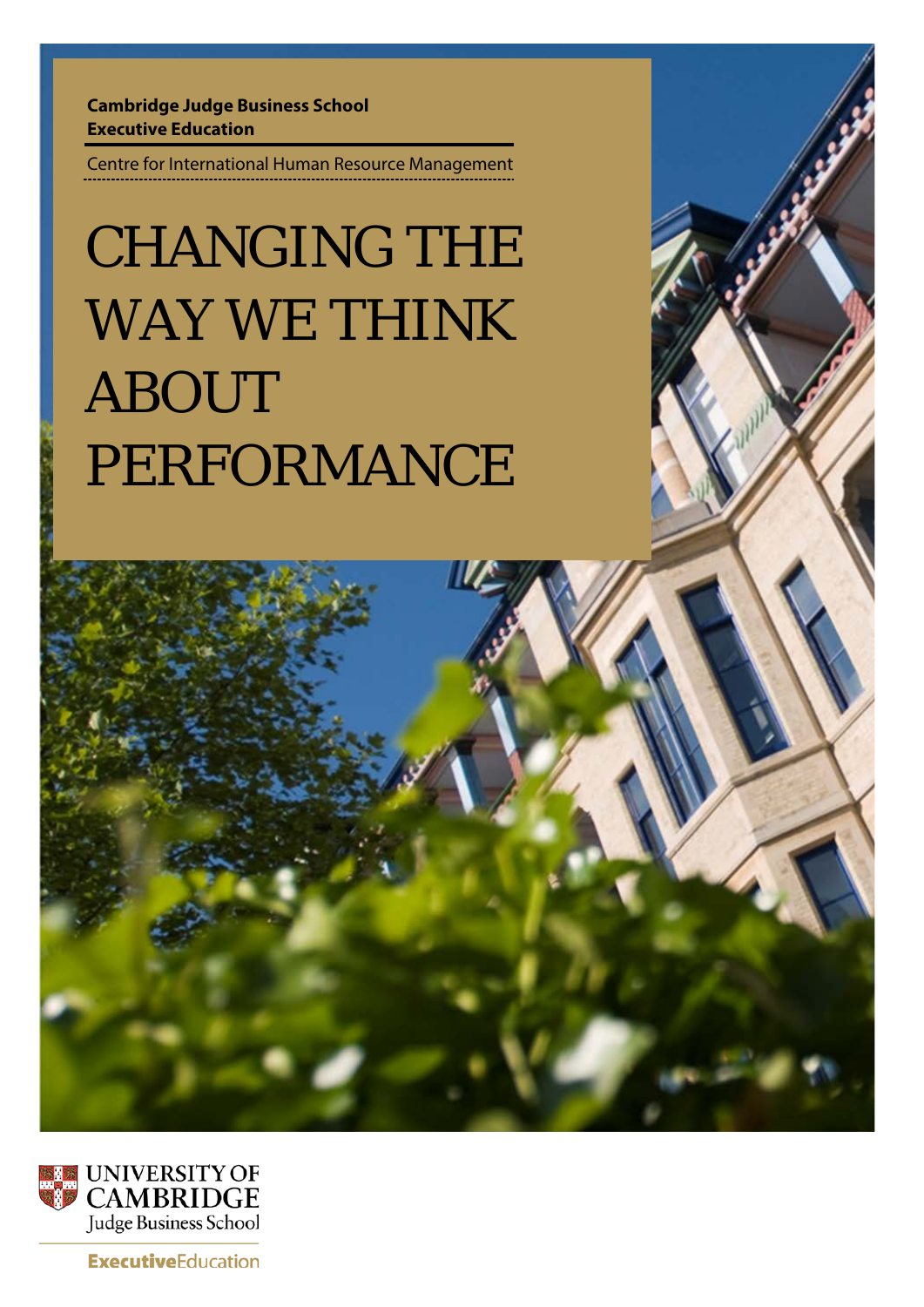# **Contents**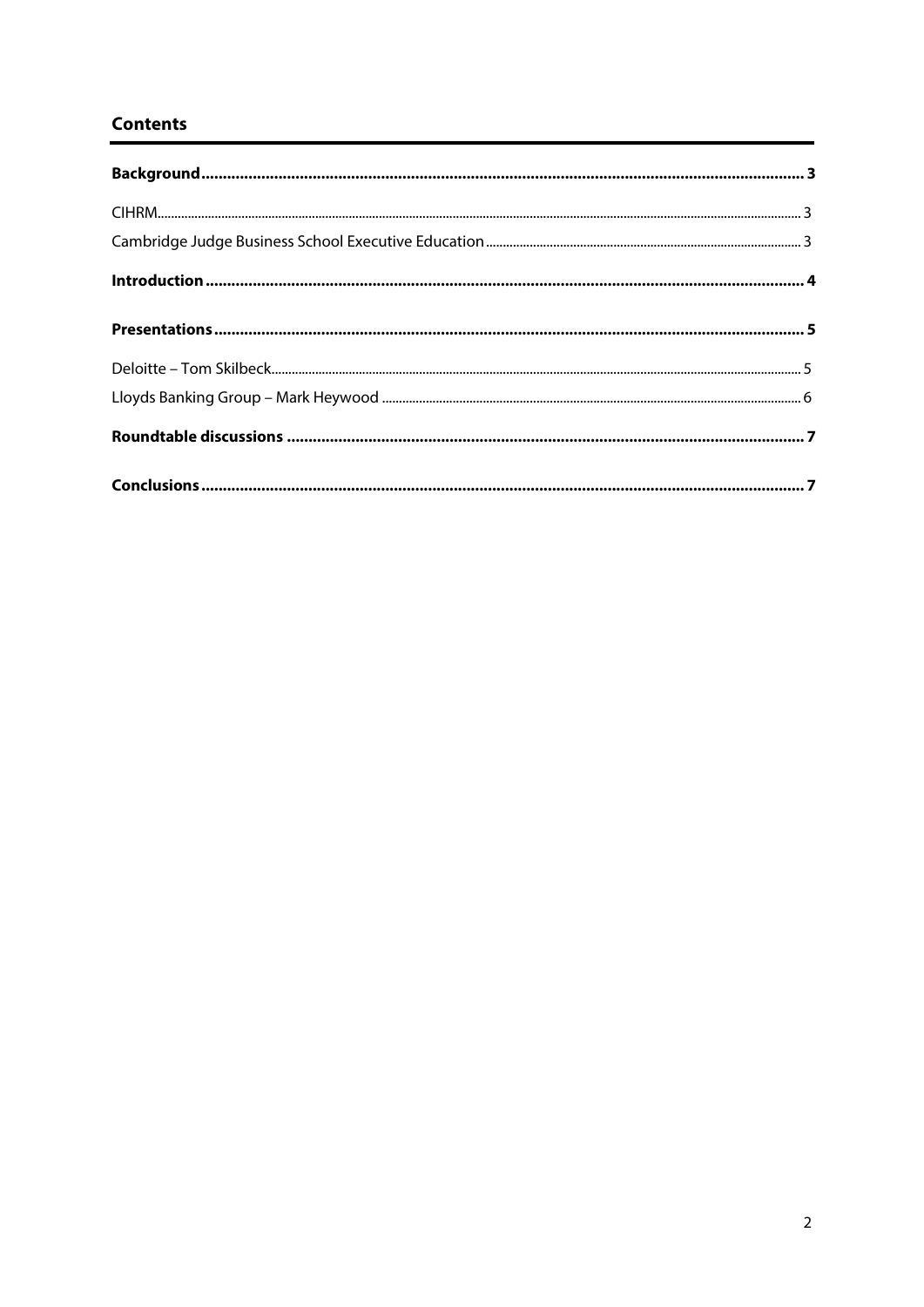# <span id="page-2-0"></span>**Background**

On November 24th 2016 at Peterhouse College Cambridge, an invited group of industry leaders attended a roundtable on the subject "Changing the Way We Think about Performance Management".

The intention of the roundtable was to examine new approaches to how performance management has been revolutionised in a number of organisations and to explore the implications of this for practice more generally.

The event was organised by the Centre for International Human Resource Management and Cambridge Judge Business School Executive Education.

## <span id="page-2-1"></span>CIHRM

CIHRM brings together companies and researchers to learn about state-of-the art research findings and

innovative advances in practice. Our partnership approach provides a forum for intellectual thoughtleaders throughout the world to collaborate and shape relevant and rigorous research agendas.

<span id="page-2-2"></span>Cambridge Judge Business School Executive Education

Cambridge Judge Business School Executive Education offers a wide range of open enrolment and customised programmes. These programmes are designed for organisations, business professionals, managers, leaders, and executives from many different functions who strive for professional and personal growth. Programmes are developed to help executives and organisations from both the private and the public sectors achieve operational excellence and results.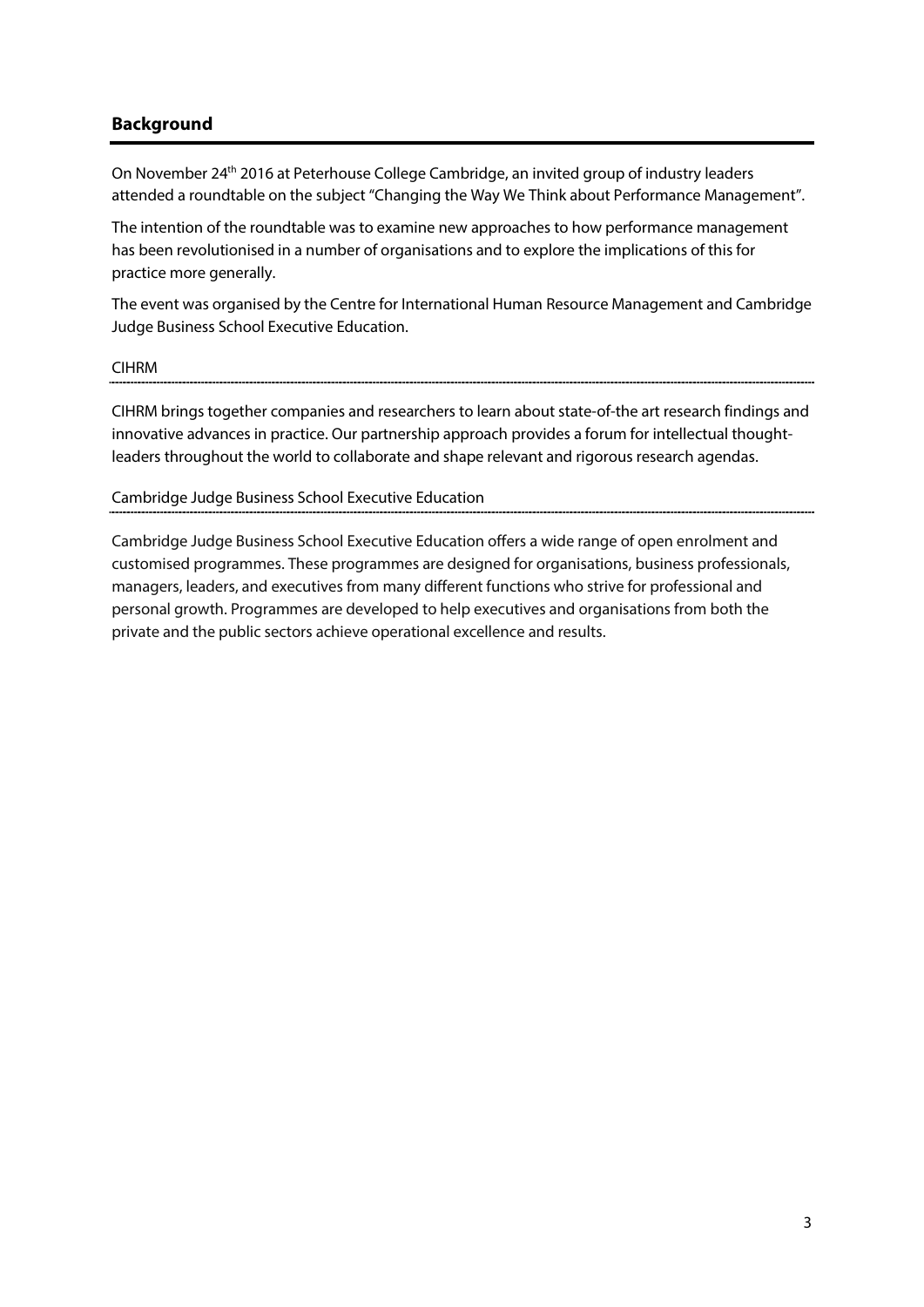## <span id="page-3-0"></span>**Introduction**

The intention of the roundtable was to examine new approaches to how performance management has been revolutionised in a number of organisations and to explore the implications of this for practice more generally.

An introduction by Philip Stiles, co-director of the Centre for International Human Resource Management, highlighted the theoretical and empirical foundations for a change in how traditional performance management (specific goals, formal set piece periodic appraisal, ranking system based on a normal distribution, and individual incentives based on performance of chiefly short-term goals) is conducted. These include:

## Ratings Dissatisfaction

•A growing sense of dissatisfaction on the part of employees about the inefficiency of ratings and their lack of motivational effect. Not only are ratings potentially divisive within the workforce (with lower rated individuals resenting higher rated ones and vice versa) there is also the concern over the calibration of ratings (should they be "forced", for example) and the worry that the system is not being used to enhance overall performance but simply to weed out underperformers. Such observations tend to decrease the efficacy of traditional systems of performance management.

#### Pareto Curve

• For most organisations, performance management using a traditional system highlights normal distribution of employees, and a broad classification into high, medium and low performance, with the bulk of employees labelled in the medium ("meets expectations") category. However, recent work on performance management has shown that performance within the organisation does not conform to a normal distribution but is in fact subject to a power law or Pareto distribution, meaning that 20% of employees do 80% of the work. Traditional performance management systems therefore using a normal distribution are inaccurately classifying their employees.

## Are traditional methods suitable?

• Research shows that employees engaged in complex problems requiring innovative thinking and creative solutions are not best served by a traditional performance management system which emphasises KPIs and contingent rewards. Indeed, applying such a system may actually produce negative effects in terms of reducing motivation and performance because the traditional system narrows the employee's focus and reduces the capacity to think imaginatively

## Ratings creating a fixed mindset

• Work by Carol Dweck suggests that traditional performance management approaches develop a "fixed" mindset through the rating process. For example, an employee labelled "average" will in all likelihood believe that this rating describes them and indeed defines them, so that any further sense of real development may be given an artificially low headroom. The elimination of ratings and an acceptance of a strengths-based conversationled performance approach encourages a "development" mindset in which the employee may see themselves as having far greater opportunity to develop and grow and a higher sense of their potential.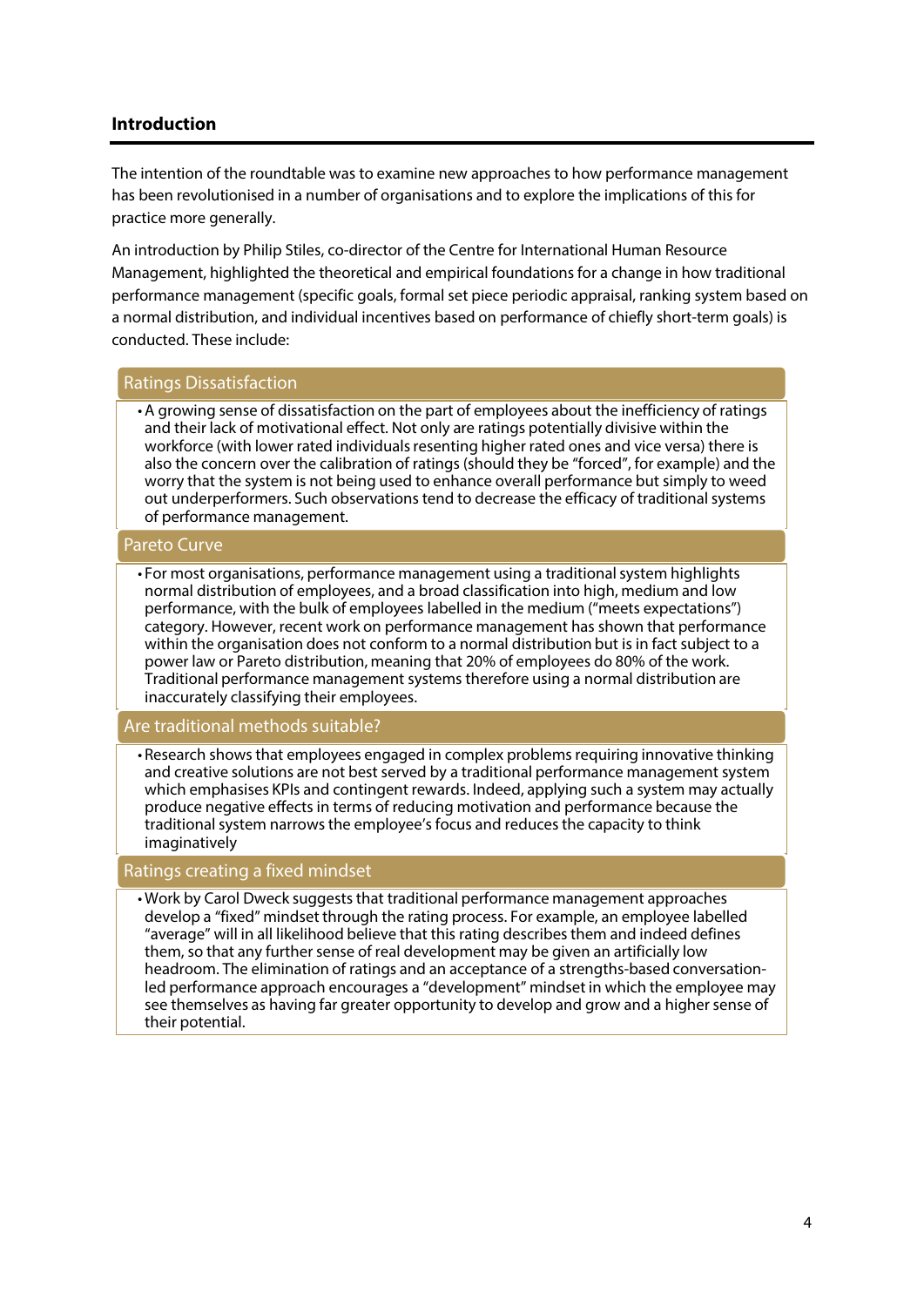These arguments have prompted Deloitte, GE, EY, Medtronic, Cargill, Eli Lilly among others to ditch ratings and, in some cases, traditional performance appraisals, to embrace different approaches to manage and increase performance.



# <span id="page-4-0"></span>**Presentations**

After Philip's Introduction the roundtable heard presentations from two organisations who are both evolving their HR function but work under very different constraints; Deloitte and Lloyds Banking Group.

## <span id="page-4-1"></span>Deloitte – Tom Skilbeck

First the roundtable heard from a Deloitte, which has developed a new form of performance management. Tom Skilbeck presented insights from work at Deloitte and also gave examples of other companies, notably GE. GE is a very interesting case precisely because they are the company most associated with the traditional approach of ranking and the normal distribution. Tom's discussion of Deloitte and other organisations showed a number of common elements to the new performance management. The changes involved place a high demand on skilled conversations between managers and employees involving regular forward looking conversations, regular feedback and a focus on strengths, supported by continuous coaching and recognition. A core mantra is that "strengths-based, real time, regular, forward-looking conversations produce effective performance outcomes". Much of the performance date is captured by "real-time performance snapshots" – in many cases using performance apps to collect insights from key stakeholders.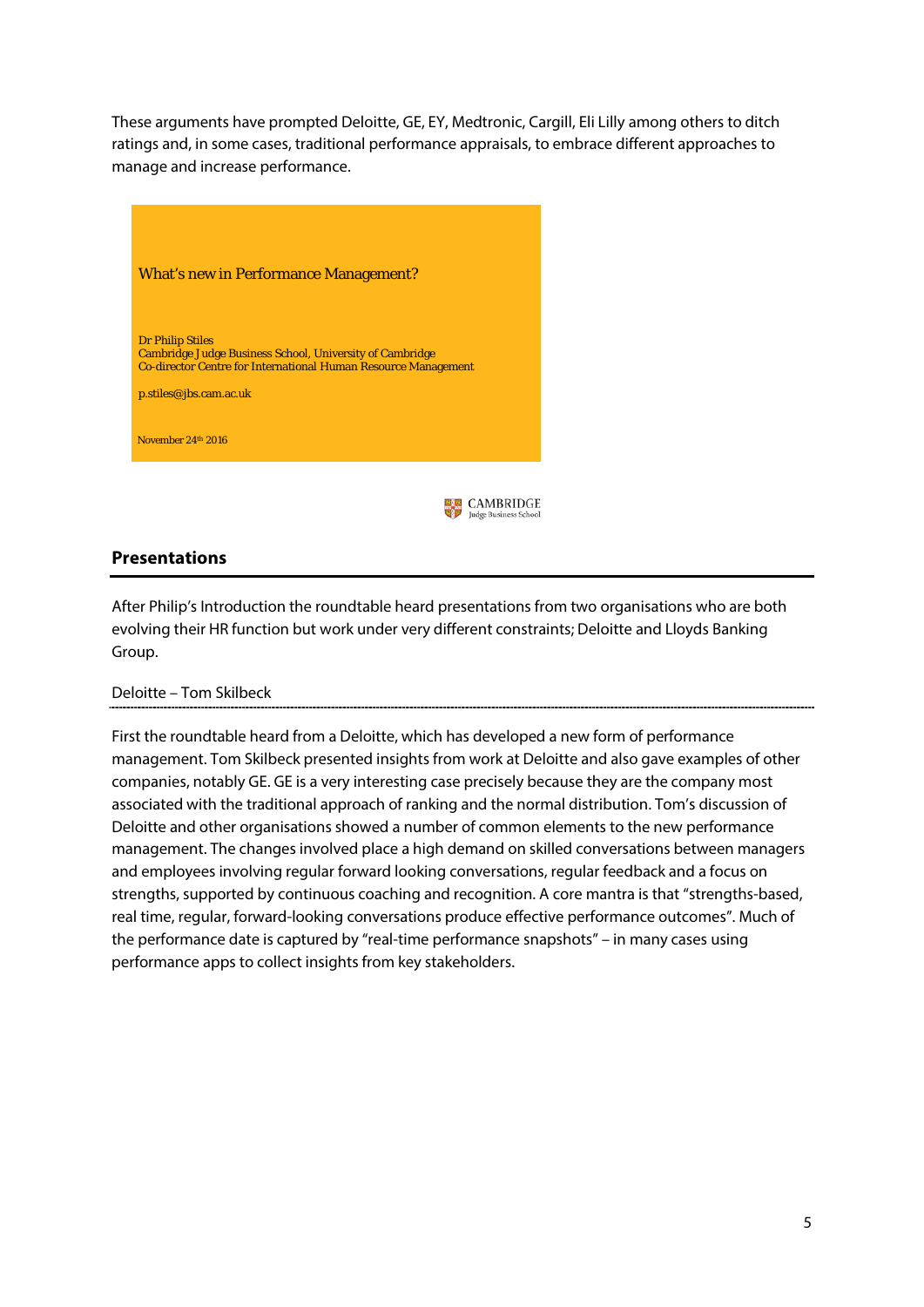# Deloitte.



Our performance and development story

November 2016

## <span id="page-5-0"></span>Lloyds Banking Group – Mark Heywood

Mark Heywood of Lloyds Banking Group presented the performance management system of the bank. In many ways, it was a defence of a traditional performance management system in a highly-regulated environment but Mark also showed where the bank is making changes, in particular advancing the idea of enhanced conversations between managers and their team members and developed an enhanced feedback culture within the bank. This was extremely interesting given the regulated and conservative cultures of banks generally and also their large workforces. Elements of the new approaches to performance management are seen here clearly.



**Public**

# **CHANGING THE WAY WE THINK ABOUT PERFORMANCE**

**Mark Heywood** Performance Management, Centres of Excellence, Lloyds Banking Group

November 2016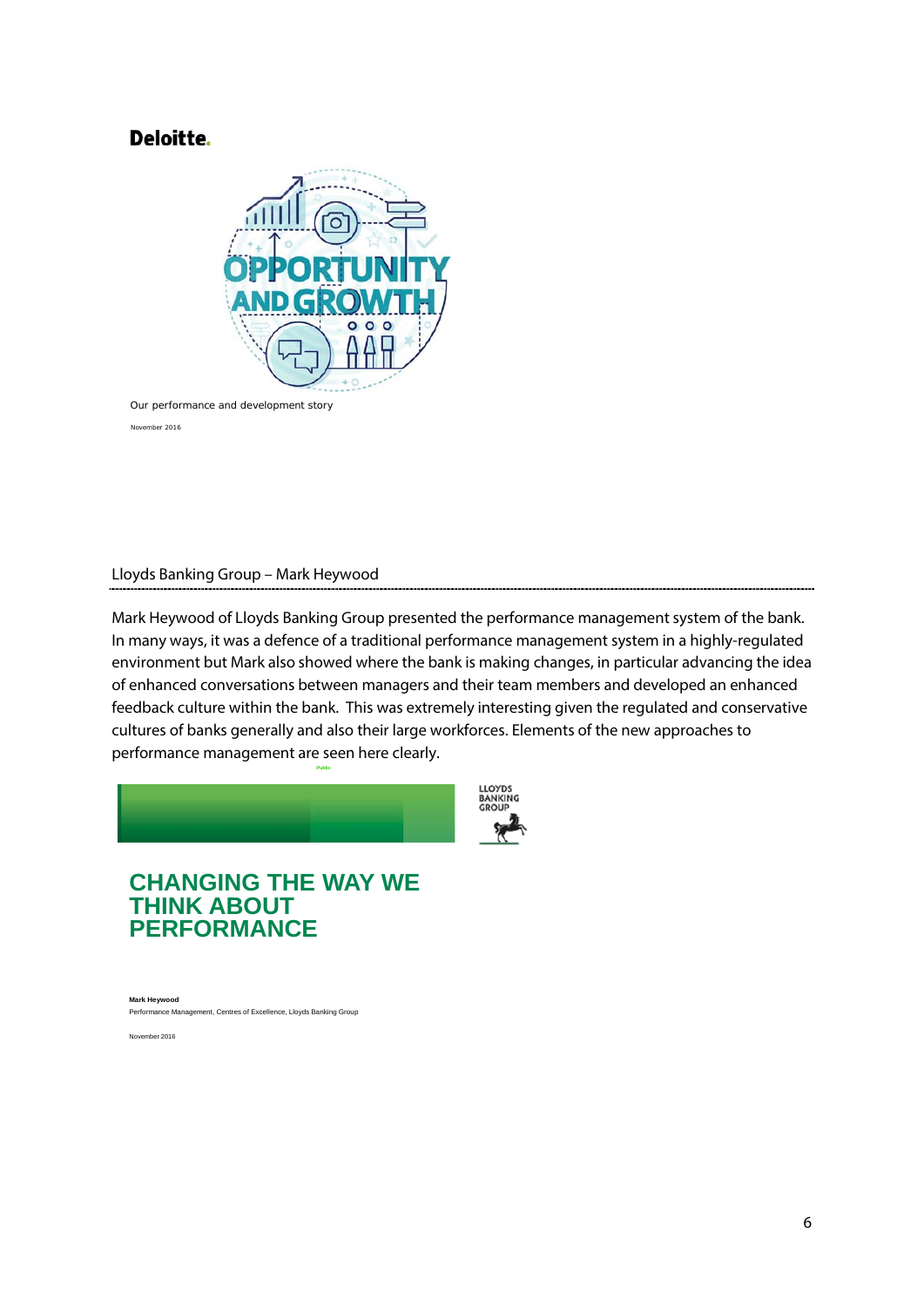# <span id="page-6-0"></span>**Roundtable discussions**

The discussion generated by these three presentations can be captured in a number of key themes, which we have outlined below.

## Ratings ripe for change

• The self-fulfilling nature of ratings – with people pigeonholed as "ordinary" and living down to down – is seen as ripe for change. The question is 'what next'? How can organisations provide the optimal context to release the potential of "ordinary" workers? How can we reduce the emphasis on superstars, and rather than developing different skillsets? The new performance management approach gives cause for hope but how many firms an in really adopt the core elements?

## Management Capabilities

• The use of guided conversations for evaluation purposes, the prime way to reshape performance management, can only work if managers throughout the organisation understand the context and are prepared to give commitment to the time needed to undertake this approach. This may require substantial mindset shifts within the managerial cadre but there was agreement that this was an issue which could not be ducked. This would mean a real emphasis on developing a performance culture – with all managers focused on getting people to do things that release their potential on a daily basis. At the heart of this would be ensuring that all managers are well trained to deliver these approaches.

#### Reward Mechanisms

•How can reward be made fairer? The new style performance management puts the responsibility for rewards squarely with managers. The discussion turned to the choices within this, in particular the balance between team versus individual recognition and reward. Some companies are moving towards greater use of team-based approaches to ensure stronger collaboration and end-to-end working. However, getting the balance between team and individual rewards remains a difficult and delicate issue.

## Differentiation and Segmentation

• Segmentation – how is it possible to differentiate performance management to accommodate different workforces within the same organisation, perhaps going at different speed? The new performance approaches suggest ways in which organisations to be adaptable and flexible in such contexts.

## <span id="page-6-1"></span>**Conclusions**

In conclusion, the demand for new ways to manage performance is becoming increasingly urgent, not least as Tom Skilbeck argued, the rise of the millennials in the workplace and their need for fast, relevant and developmental feedback. Our thanks to all the delegates at the workshop for sharing their thoughts into how this might happen. Our aim is to run further workshops on this and a number of related HR issues to highlight and assess where progress can continue to be made.